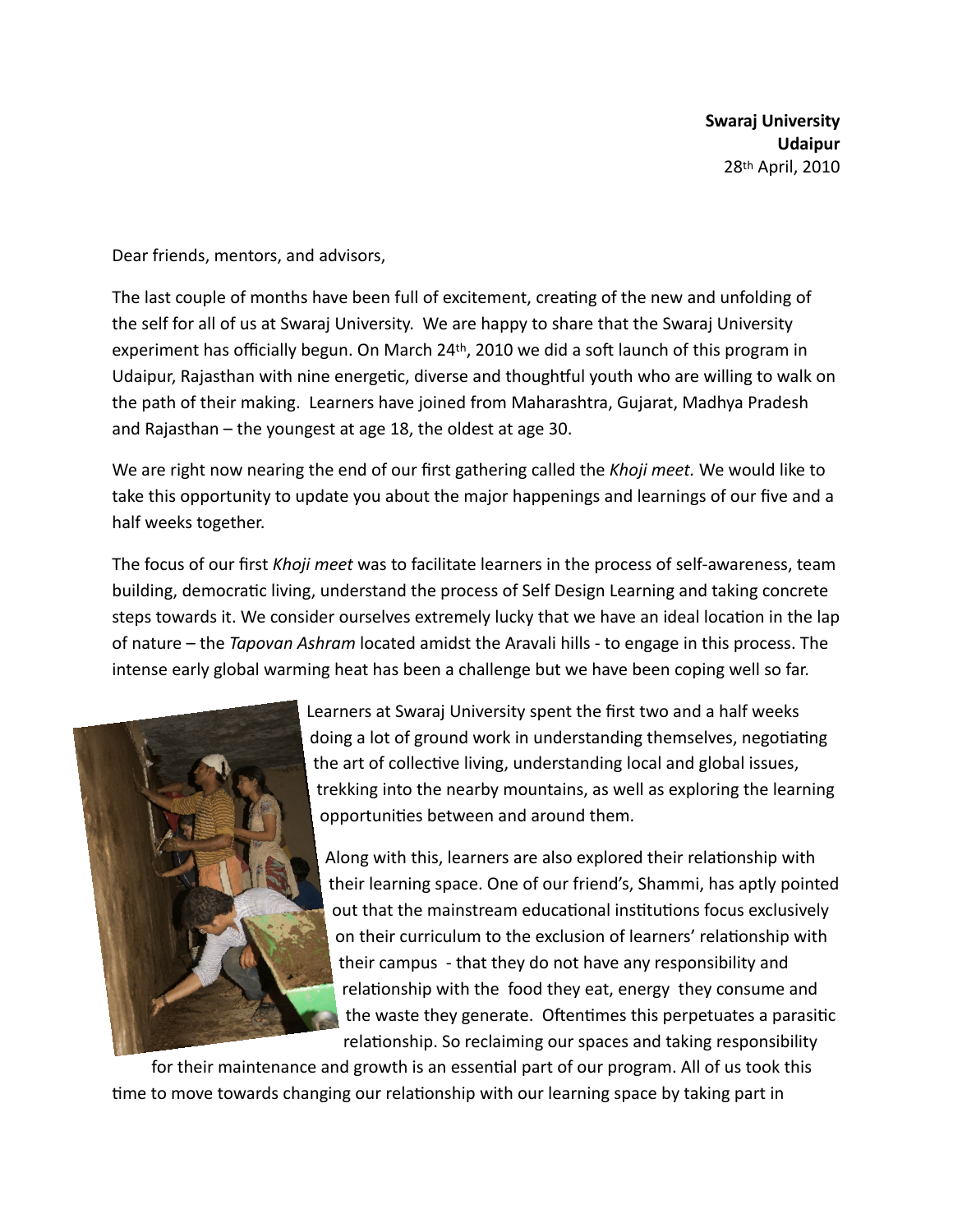cleaning, maintenance, building, cooking, thinking on what we consume and how it impacts our environment as well as giving back to the Ashram by beautifying the space.

Related to this, are the issues of sustainable personal life styles (also a major component of our program) which have spawned a lot of thinking and affected our actions in this meet. Several of our dialogues have centered around the why and how of sustainable life styles – what does it mean to 'walk the talk'. As part of perspective building and gaining a deeper understanding of these issues we have been watching films and having discussions thereafter, doing short visits to nearby villages, sharing articles, building compost toilet, cooking solar food, and inviting guest speakers to share their perspectives. *Story of Stuff* was one film that has had a lot of impact on the group.



Kishore Saint, a Gandhian thinker, was one of our guest speakers at Swaraj University. He shared his deep concern about development in today's context. In his talk he traced the history of revolt against development in western countries and provoked us to examine our life and see if we were contributing to destruction or reconstruction. Kishoreji has worked in the field of education with a similar experiment (Friends World College) in the 1970s, so he

beautifully weaved the issues we are facing today to questioning the type of education we need in reclaiming our own lives and building alternatives. His talk indeed left a deep impact as well as invited us to strengthen our commitment to our work. We also had an intense two-day interaction with Sam (South Africa) and Brenno (Brazil) who shared their past year experiences with the Youth Initiative Program (YIP) in Sweden. YIP focuses on social entrepreneurship models. This looks like it can grow into a good partnership for the future as we seem to share many common values.

Our third week saw the introduction of the concept of *Mitra*. Mitras are people who have the gift of reaching out to learners by connecting with them emotionally and helping them to continually introspect. Each learner would invite and be associated with a Mitra during their entire learning process at Swaraj University and would communicate with them on a regular basis. Four well-wishers having the gift to connect to learners on emotional level agreed to come in the role of Mitra. Nitin Paranjape, who is one of the founders of Swaraj University, Nirali Shah from Ahmedabad, Sangeeta Bhagwat from Pune and Vijay Bharatiya from Ahmedabad. It was beautiful to witness how the Mitras clicked with the learners group.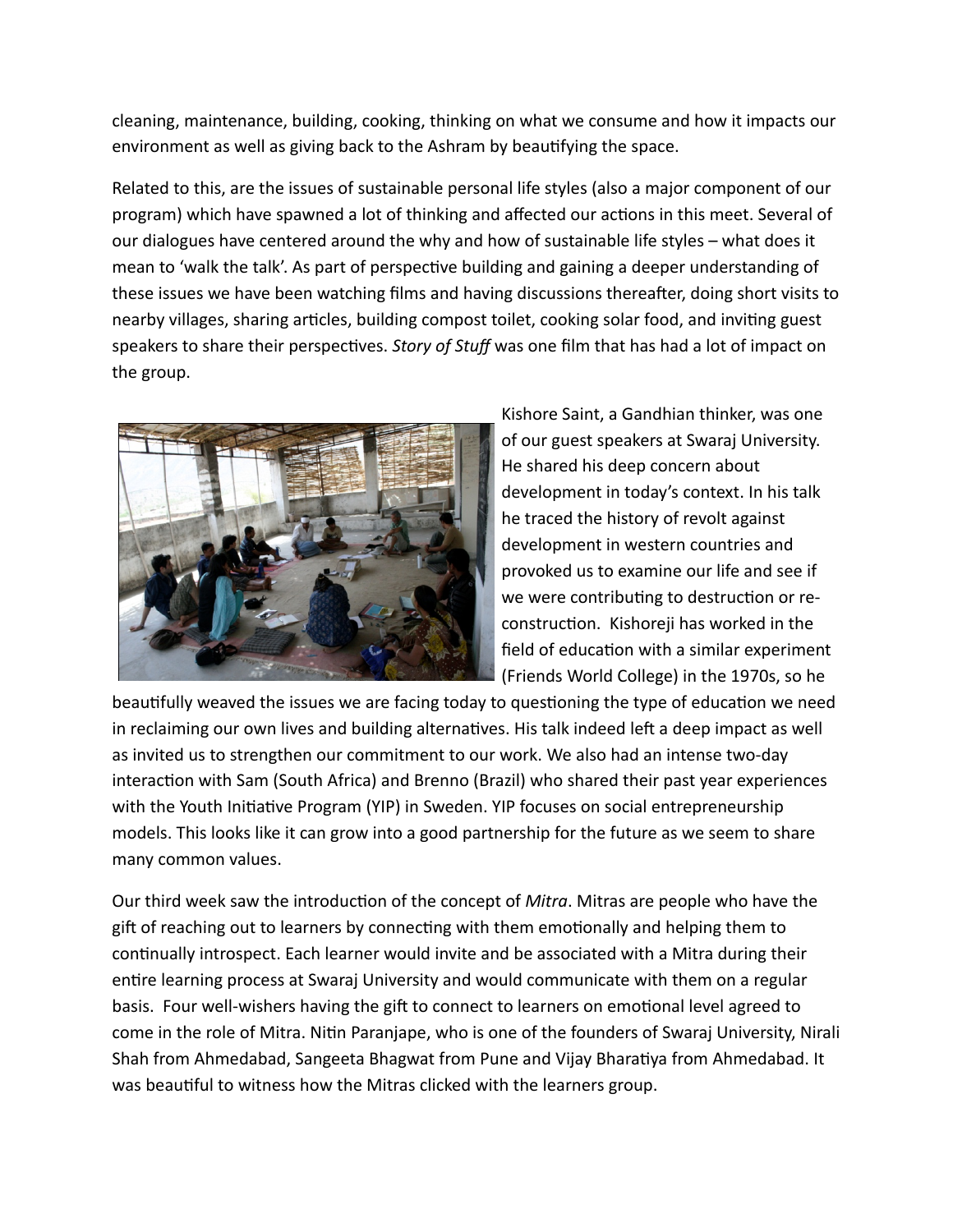Each Mitra also facilitated a workshop in their areas of expertise. Vijay facilitated a workshop on communication skills especially non-violent ways of communication; Sangeeta, an Emotional Freedom practitioner spent an afternoon on EFT; while Nirali conducted an appreciative inquiry into arts, creativity and nature. The workshops helped the learners to explore different techniques and also created an opportunity to understand the Mitras better.





After spending three weeks at Tapovan Ashram and away from the city, we had the opportunity to participate in an interesting week-long event in Udaipur that was hosted by our friend Edgard from Brazil and the Swapathgami network. We first met Edgard through the Berkana Exchange. The Oasis Game pushed our thinking in various new dimensions: like learning the skills of working with community, knowing how to work on our dreams by making it fun, implementing the social-dialogue

tools. The Oasis game experience was very beautifully designed by mixing fun, co-operative games, dance, dialogue, manual labor, awareness of our surroundings and celebration. We talked about how we could become points of light and inflame others. It was also great to see the connections made between the Swaraj Uni learners and the Swapathgami Walkouts network.

The focus of the last twelve days for the learners has been on setting individual goals and developing personalized learning plans to achieve their goals. A lot of time has been spent on introspection, dialoguing with their peers, identifying what excites them, knowing their gifts and figuring out what path they would like to walk. On the surface this all sounds very easy but it is stirring some of the learners from within and is bringing them face to face with the internal conflict of their beliefs and their actions.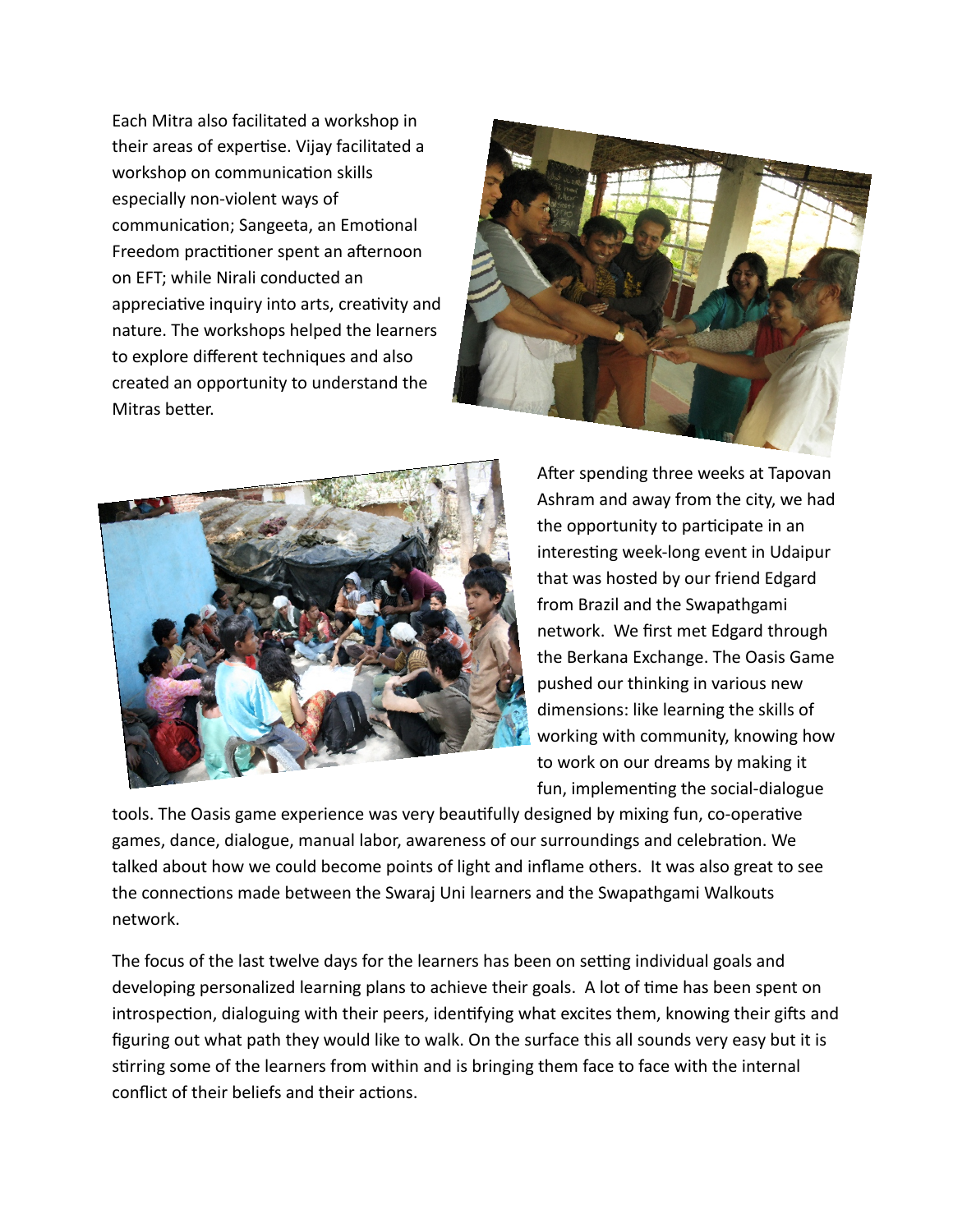The learners are also spending this time to develop their presentation skills, learning the art of giving and receiving feedback, documenting their learning and preparing for a two-week long *learning journey* to Pune. The learners also completed a two-day mentor challenge in which they spent time with local mentors in Udaipur. Mentorships included working with traditional potter, miniature/pichhwai painter, traditional guni healers, puppeteer, kavaad storyteller, bamboo basket makers, etc. The learners got a good taste of the thrill and challenges of working with a mentor.

We have decided to end our *Khoji meet* in Udaipur by inviting friends of Shikshantar to come and meet us at a open house where learners plan to present their learning process in the form of a play, interactive dialogue sessions, hands on work and sharing their ideas on living with a smaller footprint on this planet. If you are around then please stop by at Shikshantar between  $5p.m. - 7p.m.$  on the 1<sup>st</sup> of May, 2010. A second open house is planned with youth groups of Ahmedabad on May  $3^{rd}$ . A couple of open houses will take place in Pune during mid-May.

The life on campus has been exciting, challenging the comforts of some, confronting deep personal beliefs that were taken for granted and showing ways of living harmoniously with each other and with nature. It has been a huge learning process for the Stewards Team as well. Each day dealing with diverse learners with such different learning styles, backgrounds and interests, we struggle to slowly find the balance between a truly self-designed learning space vs. bringing in some structured process which helps the learners focus their energies and vision.

We are planning to invite a second group of 12-15 learners to join in mid-July, 2010. We will have a big launching event at that time in Udaipur – it will be great if you can join us for that. June will be spent in giving presentations around north India, while the first group of learners are on their mentorships. We are pretty good so far with class diversity but we only have one female so we need to do a better job of improving our gender diversity. Financially, we have raised enough to support our operations for the first year but we need much more support for scholarships. Several learners have left their jobs to join us. It is difficult for them raise additional funds from their families. So we are giving them scholarships with the understanding that they will 'pay it forward' to sponsor someone else from their community once they start earning.

We hope this short letter gives you a feel of what is happening at Swaraj Uni. We are extremely pleased by the way this experiment is organically unfolding. We would really like to have your questions, reflections and continued involvement.

With much love and respect,

Reva Dandage, Nitin Paranjape, Manish Jain